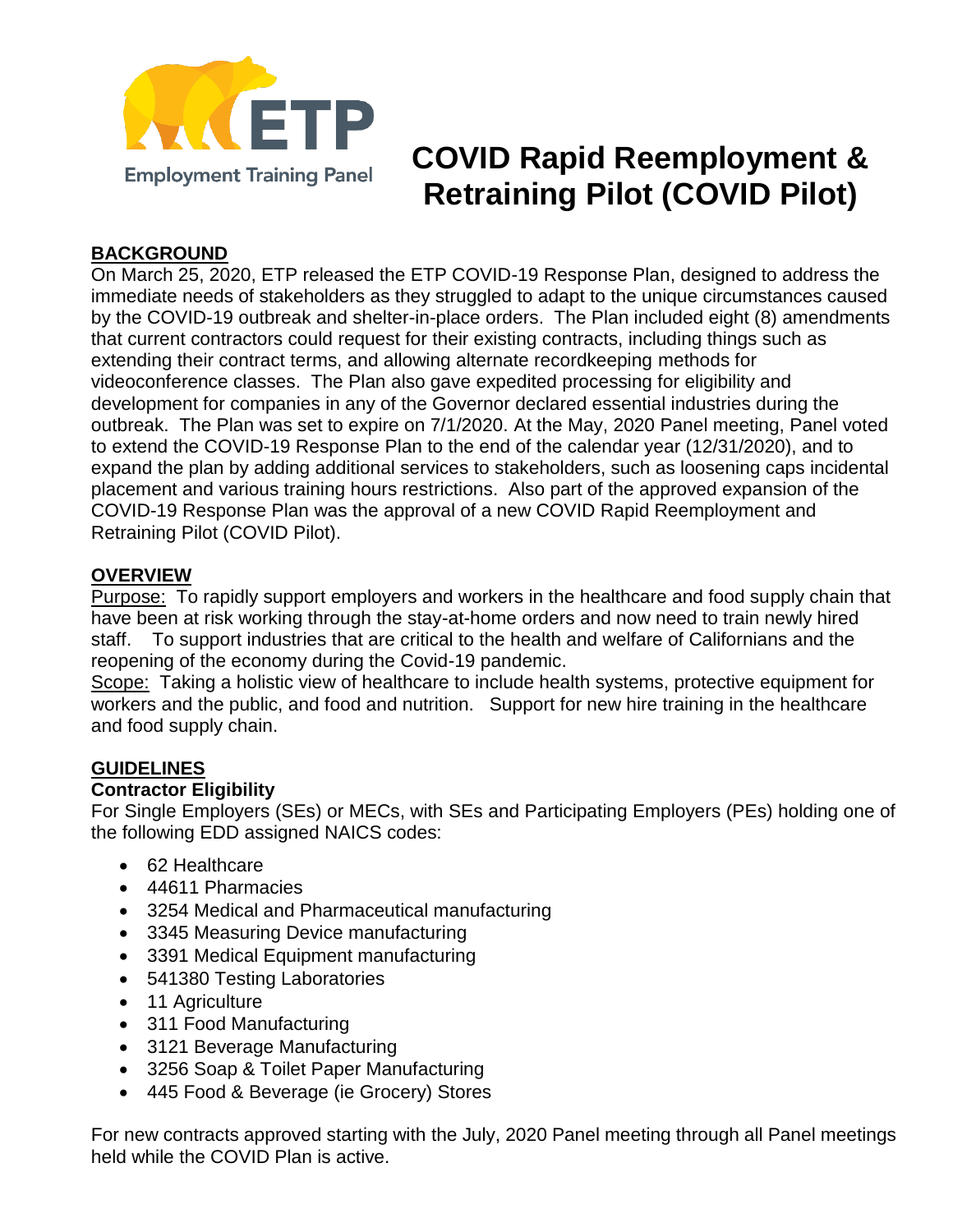Contractors may hold a COVID Pilot contract and a standard contract simultaneously. Concurrent enrollment block will be removed for these instances. Both projects may be for their full respective caps.

COVID Pilot projects must be stand-alone projects; COVID Pilot job #s cannot be mixed with non-COVID Pilot job #s in a single contract.

#### **Development**

Contractors should indicate in the text box for Project Scope on the Preliminary Application that they are interested in their project being developed under the COVID Pilot.

Contractors will use normal ETP applications, but will indicate to analyst that they would like their project to be developed under the COVID Pilot. Developing analyst will discuss this pilot with eligible contractors.

### **Funding Information**

COVID Pilot project cap is \$200,000.

In instances where the Contractor holds both a COVID Pilot contract and a standard contract, both contracts can be for the full project cap.

# **Trainee Eligibility**

For SEs, trainees must qualify as Retrainee Job Creation (RJC) trainees:

• Hired any time from 90 days before contract term begins, through contract term.

For MECs, trainees must either be RJC trainees or New Hires.

- RJC and New Hire trainees must be separated by job number.
- MECs will use SET Certification Statements for their PEs.
- Normal New Hire certification procedures apply.

RJC trainees/Net New Jobs requirement: if needed, utilize the existing exemption provided under the existing Retrainee Job Creation Guidelines which allows for RJC trainees to backfill into vacant positions, as cited in bullet below. Be sure that the contract language reflects this exemption.

 The recall or rehire of laid-off workers (backfilling) is allowed, with justification to show that the company is renewing a workforce that was reduced due to economic conditions or other reasons leading to attrition.

Trainees must be enrolled into ETP's online system.

For Contractors who have both a COVID Pilot and a standard contract simultaneously, the concurrent enrollment block will be removed.

### **MEC Support Costs**

There will be no support costs for MECs for COVID Pilot projects, given that they can hold a 'normal' ETP contract with support costs simultaneously with a COVID Pilot project.

### **Reimbursement Rate**

Reimbursement = \$2,000 per trainee

### **Wage**

Minimum \$17.50/hour, with the possibility of using \$2.50 in health benefits to meet the minimum wage.

• Collective Bargaining Agreement wages will also be accepted.